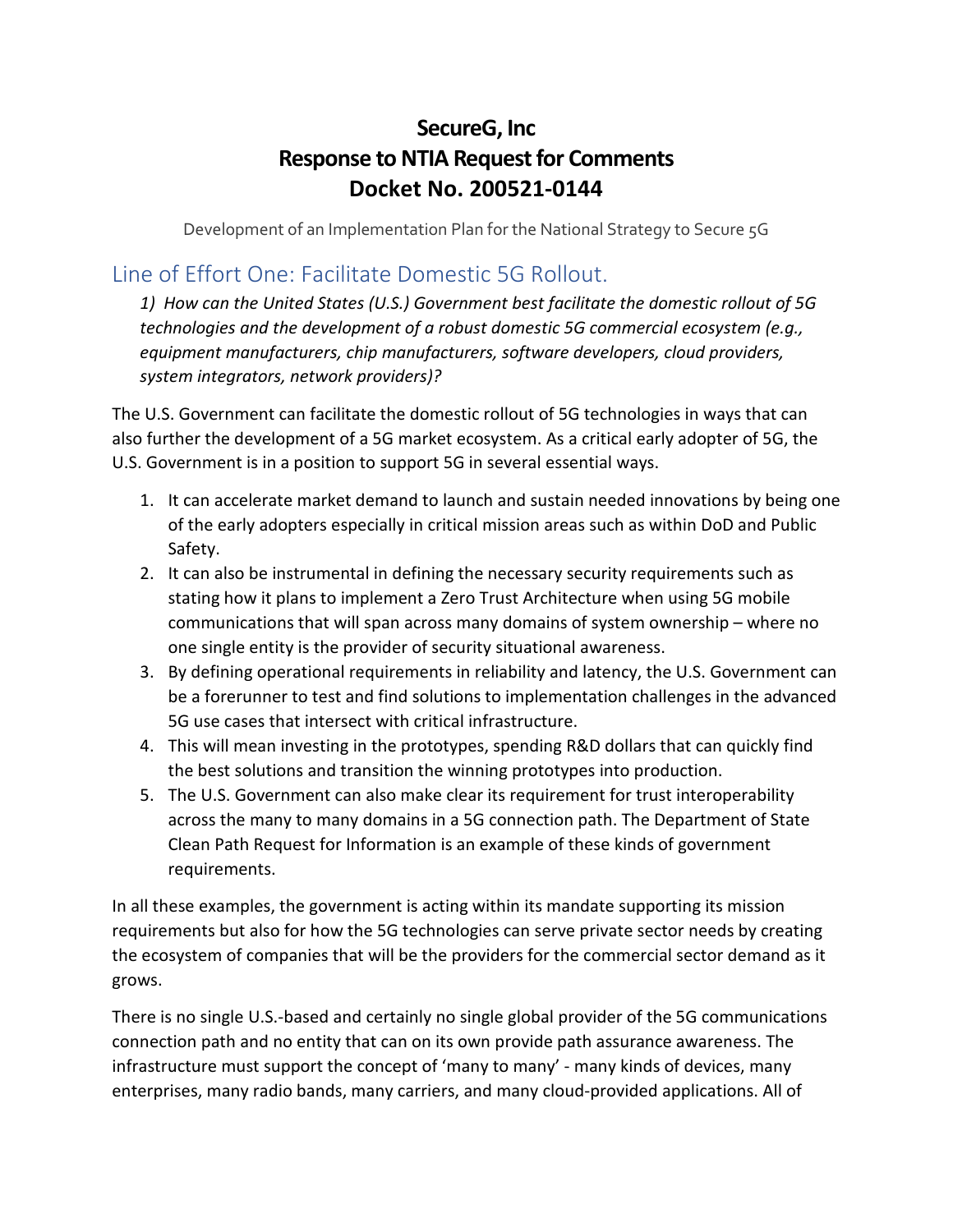these need to make 5G connections and interoperate at an incredible scale. Trust interoperability is required between different elements of the connection path for the static (non-mobile) and the dynamic (mobile and on-demand) platforms, between different system owners, roaming between different connection providers and trust interoperability crossing geographic boundaries.

The U.S. Government should be prescriptive about the security requirements of 5G systems that extend beyond the traditional Confidentiality, Integrity, and Availability (CIA). The past few months have made clear the tenuous nature of supply chain trust in a crisis. Privacy, Authenticity (a part of provenance), Device Authentication, and Availability as pertains the assurance that a service cannot be deliberately disrupted by the provider to protect system and data integrity need to become additional fundamental elements of defining trust in 5G systems. Implementors of CIA in 5G need to expand to include the elements of security described here. The U.S. Government can be a facilitator explaining why these additional elements are central to the cybersecurity protection requirements for all sixteen Department of Homeland Security Critical Infrastructure Sectors.

Through all of these technical challenges, the question of how to handle the establishment of trust is equally critical. It is a governance challenge that requires a governance framework including stakeholders at an international level. We must include the means to enforce those rules via solid governance that includes enforcement that polices itself in real-time. The U.S. Government should be a critical stakeholder in this process.

### *2) How can the U.S. Government best foster and promote the research, development, testing, and evaluation of new technologies and architectures?*

Innovation increases come when there is a known market need. As noted above, the U.S. Government can help drive innovation by being an early adopter in this space. It can encourage others into the market by helping define the security and operating requirements of the 5G network. All this must be done with the mindset of being one of a set of critical stakeholders representing the 5G future use cases from the designated sixteen critical infrastructures (CI). Defining these market needs in 5G will spur the innovation as the CI Sectors and the inventors work together to develop the 5G infrastructure and market.

Regarding actions that only the U.S. Government can take, the government needs to put aside a spectrum for development; call it the "Innovation Band" operating in both sub6 and millimeter wave It must be one good enough for testing, for R&D, for trying out new mesh architectures.

*3) What steps can the U.S. Government take to further motivate the domestic-based 5G commercial ecosystem to increase 5G research, development, and testing?*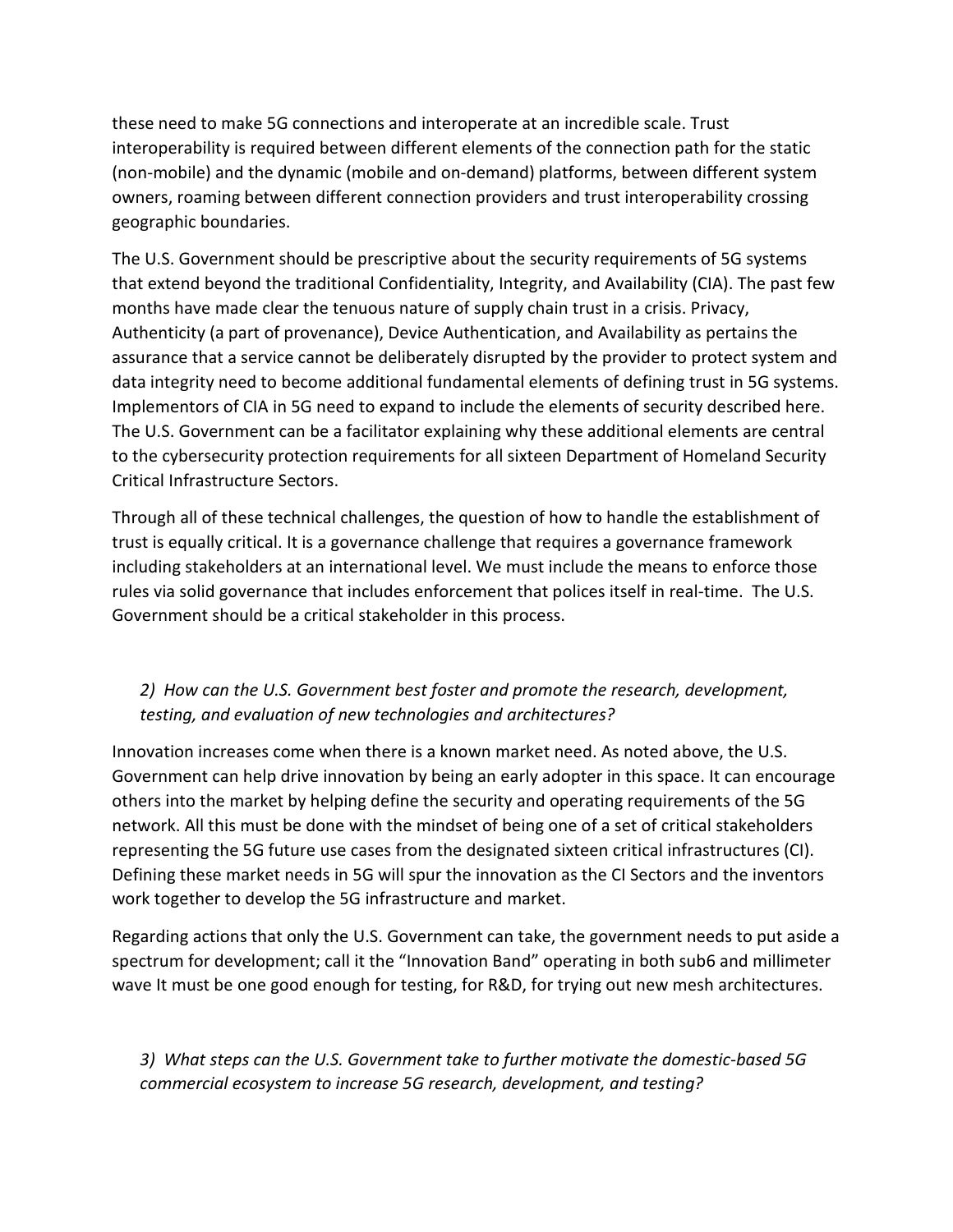The National Spectrum Consortium (NSC), a partner with the DoD, models the type of activities that the U.S. Government can take to motivate more commercial sector R&D. The NSC recently received Requests for Prototype Proposals (RPPs). The RPPs were structured in a three-phase delivery that in Phase Three would transition (if successful) to an Authority to Operate (ATO) request at production scale. Commercial industry sees this approach as one that recognizes that the 5G technology is at a prototype stage. Bidders to the RPP have the expectation that the innovations already started will be for prototypes with a specific use case such as smart warehouse operations. It also has the expectation that winning bids have an exit with the ATO where the government will be a buyer of the developed technology at production scale. These are the incentives that private sector investors look for – the motivation – as they see the development of a market that can then expand to the private sector.

This is a good model. Other parts of Government (e.g., Department of Commerce) could join it, no need to reinvent it, as a way for the U.S. Government to consider when planning how to further motivate domestic research, development, and testing of 5G. The DoD is leading because they have an expectation that 5G will meet mission requirements unmet today. They are not going to their traditional R&D route; rather, they went to industry for buy-in to the solution for the whole of the many industry sectors. This willingness to rely on industry is motivating to the investment community and innovators. They want work to proceed at an 'Internet pace' not traditional R&D pace.

*4) What areas of research and development should the U.S. Government prioritize to achieve and maintain U.S. leadership in 5G? How can the U.S. Government create an environment that encourages private sector investment in 5G technologies and beyond? If possible, identify specific goals that the U.S. Government should pursue as part of its research, development, and testing strategy.* 

A critical area for priority is in 5G security. Security in IT systems engineering has traditionally been done as an afterthought and then done piecemeal. It has not been handled as part of holistic system approach that considers user, data, control, and management planes that need to be provisioned securely and operated securely. This approach is known to introduce expensive and difficult problems into a system, and yet it continues to be a common approach used when speed to market is the overriding objective. It is called bolt-on security. Developers and manufacturers know that there is an up-front cost to security in the development lifecycle but view the resource costs as too high. As a result, we see companies manufacture and deploy vulnerable technologies, passing the problem to the security practitioners left with the bolt-on approach as the only option, to buy another point solution of security technology (more security complexity) to offset the latest threat that we failed to anticipate.

Bolt-on security is a failed model; it won't work in the 5G, highly virtualized, highly distributed mobile, cloud-centric operations. In the new model, Zero Trust for 5G, it could solve problems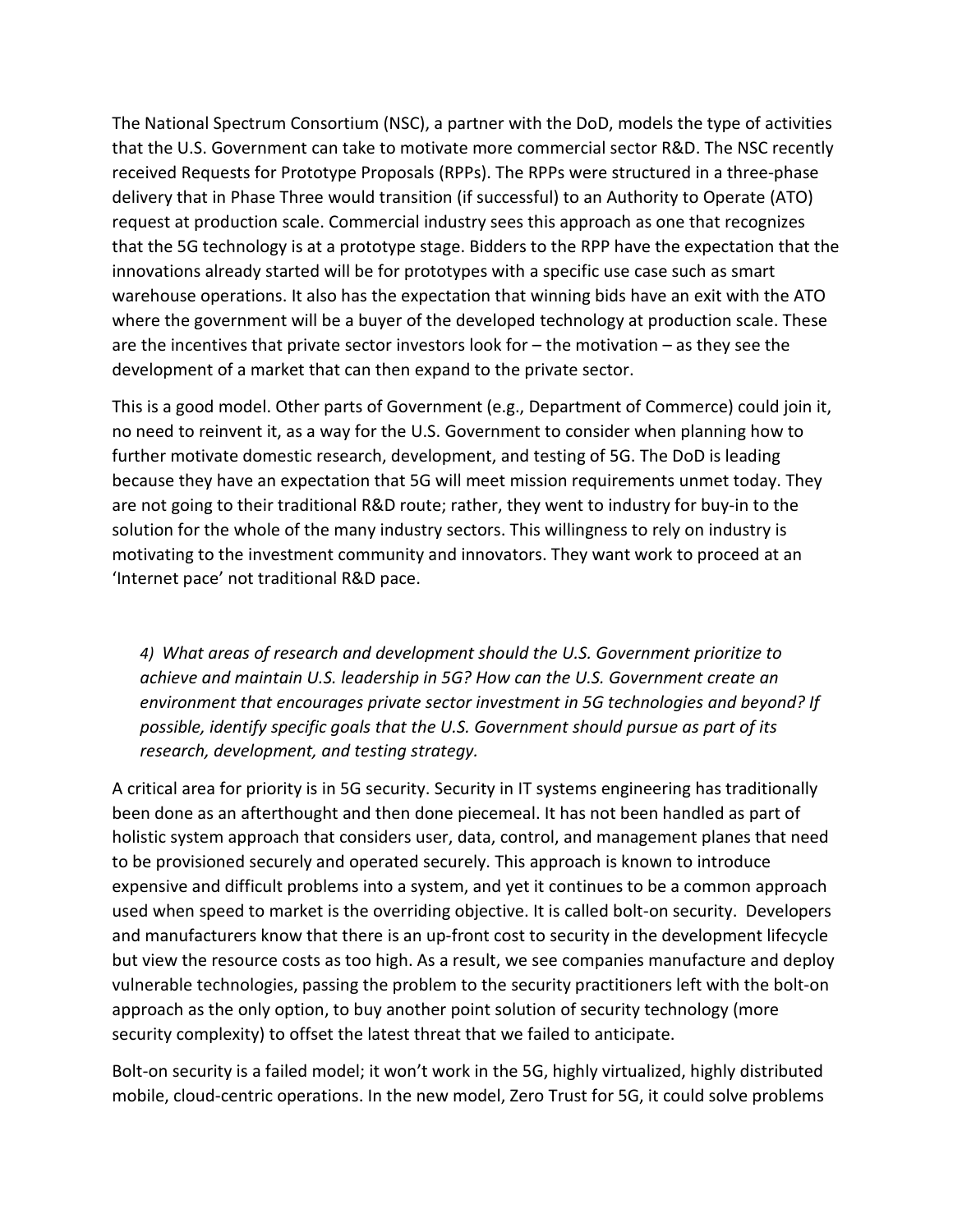in existing bolt-on approaches considering how 5G's fundamentally new architecture can be used as a tool to combat cyber issues in ways that are not feasible in a legacy Internet architecture. Pervasive use of a Zero Trust approach for software defined networks (SDN) and Network Function Virtualization (NFV) could be used to block DDoS/botnet activity at the source or using network slices to move critical infrastructure of the public Internet.

The U.S. Government is rightfully concerned for the security of the 5G critical infrastructure. That concern now includes the possibility that the supply chain could be compromised with backdoor channels; the vital channels of communication could fail in a time of crisis between nations. They want it to "be secure" and require a change to a "Zero Trust Architecture" approach to security. However, the root causes, as described, will remain if not addressed directly. These concerns for the security of 5G infrastructure and the concepts of Zero Trust alone won't solve for the market factors, won't force a change to the absence of security practices in the engineering discipline, and won't force the market to develop the solutions for security as a holistic problem. Security designed in from the beginning, end to end, is the goal for the 5G infrastructure and it needs more than words and concepts. It needs standards and implementations.

Making statements that 5G must be secure and making Zero Trust requirements is a start, but it must further include the implementation requirements. The 3GPP R15 (and soon R16) is a beginning, answering part of the 'how' question with the use of cryptography, specifically the public key infrastructure (PKI) for present. It will require pioneering the move from classical cryptography to post quantum cryptographic (PQC) key material in PKI certificates, providing a secure transition from existing techniques to the Post Quantum era for its participants. PKI with PQC can enable a Zero Trust Architecture securing the 5G communications transactions.

Enabling a 5G Zero Trust Architecture will provide a way to consistently implement the Zero Trust requirements of authenticating and authorizing everything in the connection path between many domain owners. Zero Trust in mobile, cloud-centric systems must also operate in ways consistent with ultra-reliable, low-latency operational requirements that represent the advanced use cases that go beyond just faster broadband connections. It must work for the 5G Phase Two uses cases and scale to the massive machine type communications requirements of IoT and IIoT. The U.S. Government can be clear that it will be one of the first major market buyers of the 5G security-enabled solutions that can meet these requirements. The market of innovators is ready to deliver when these expectations are clear, and the market potential is there.

# Line of Effort Two: Assess Risks to and Identify Core Security Principles of 5G Infrastructure.

*1) What factors should the U.S. Government consider in the development of core security principles for 5G infrastructure?*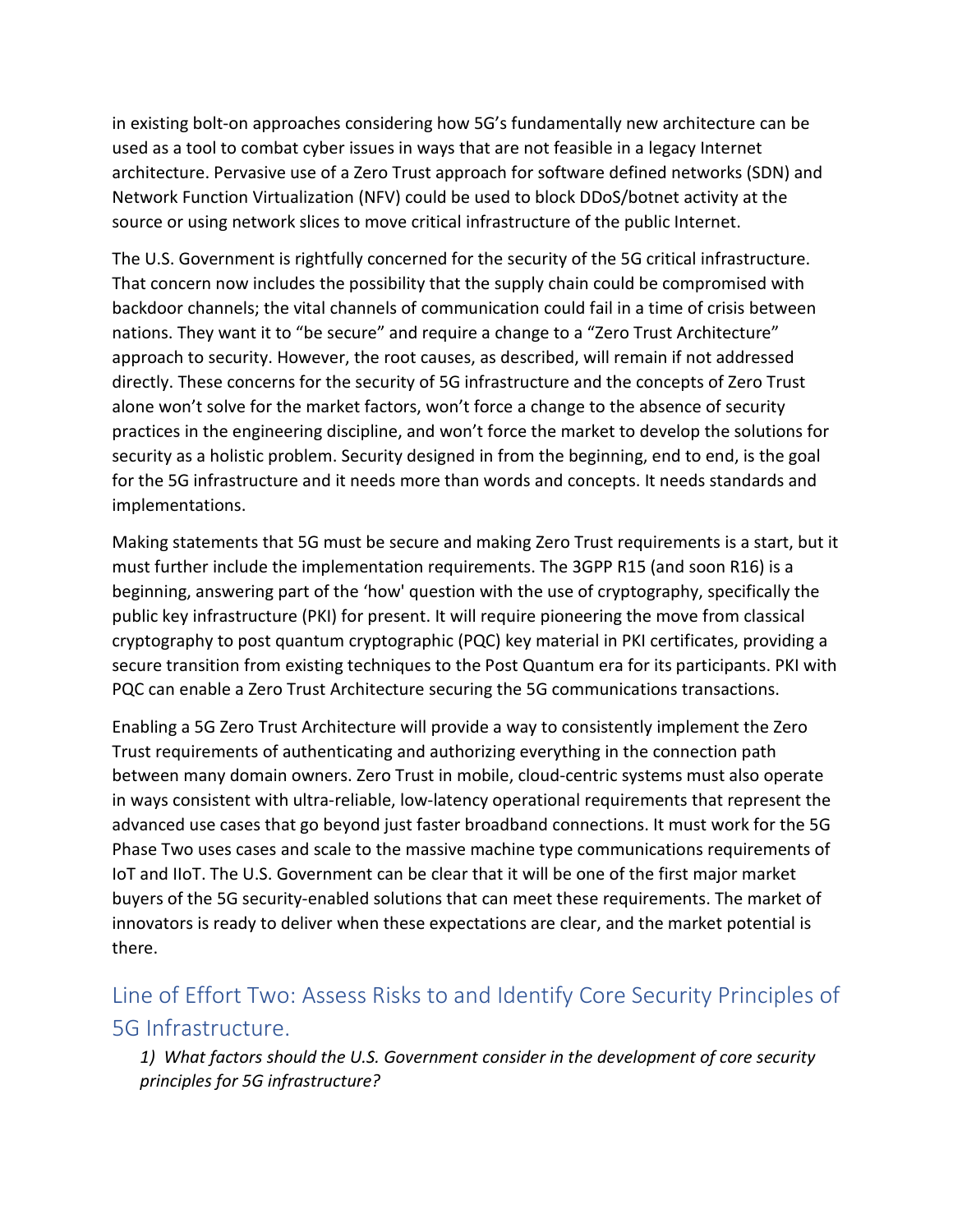The first critical factor for the U.S. Government to consider is the need for trust interoperability. A second critical factor is the need for connection path assurance as the basis for making trust decisions and to mitigate concerns about the integrity of supply chain.

There are many devices in the enterprise and many ways of radio access connecting to many means of mobile edge computing (MEC), or to the front-, mid-, and backhaul connections to the carrier 5G core. There may be many carriers involved in a roaming connection and there are definitely many cloud providers needed to provide data and applications. All these "many" types of domains, include the many types of equipment and software to make the connections, are generally provided as virtual functions. If Zero Trust is a requirement, and there are many owners in the connection path with many providers of the technology, then a way to have interoperable trust is a core security principle for the 5G infrastructure.

At present time there is no way for an enterprise to request and get assurance that the connection path for a critical communications slice is provided by known and trusted components, both physical and virtual. Path assurance is another principle for security in the 5G infrastructure for connections that require high levels of trust.

*2) What factors should the U.S. Government consider when evaluating the trustworthiness or potential security gaps in U.S. 5G infrastructure, including the 5G infrastructure supply chain? What are the gaps?* 

The U.S. Government can be clear about the requirements for operating the 5G infrastructure in ways consistent with its obligations of national security. This can include principles of provenance—aligned to th[e Prague Proposals](https://share.america.gov/countries-agree-on-5g-security-in-prague/) for 5G Security the ability to know the source and reputation of the technology providers in the infrastructure during installation and in operation—that will serve as the means to provide path assurance. It can also include a requirement for security testing at the component and system level, another critical factor to provide assurance that the U.S. 5G infrastructure operates in a manner consistent with expectations of security and privacy assurance.

The issue of provenance is a central element related to trustworthiness. It informs responses to the questions around the provenance of the device, the software code, and the overarching infrastructure. Questions such as: Where did the technology making up the infrastructure come from? What are the methods of control to assure that a foreign government cannot exercise its authority over a technology manufacturer to deny the use of that technology in a moment of crisis? The past few months make this question of establishing supply chain provenance one of the essential elements of determining trustworthiness.

The role for the U.S. Government is to help establish requirement that allow for making these kinds of different trust decisions in clear and transparent ways for the supply chain and how the equipment / software is embedded in critical infrastructures.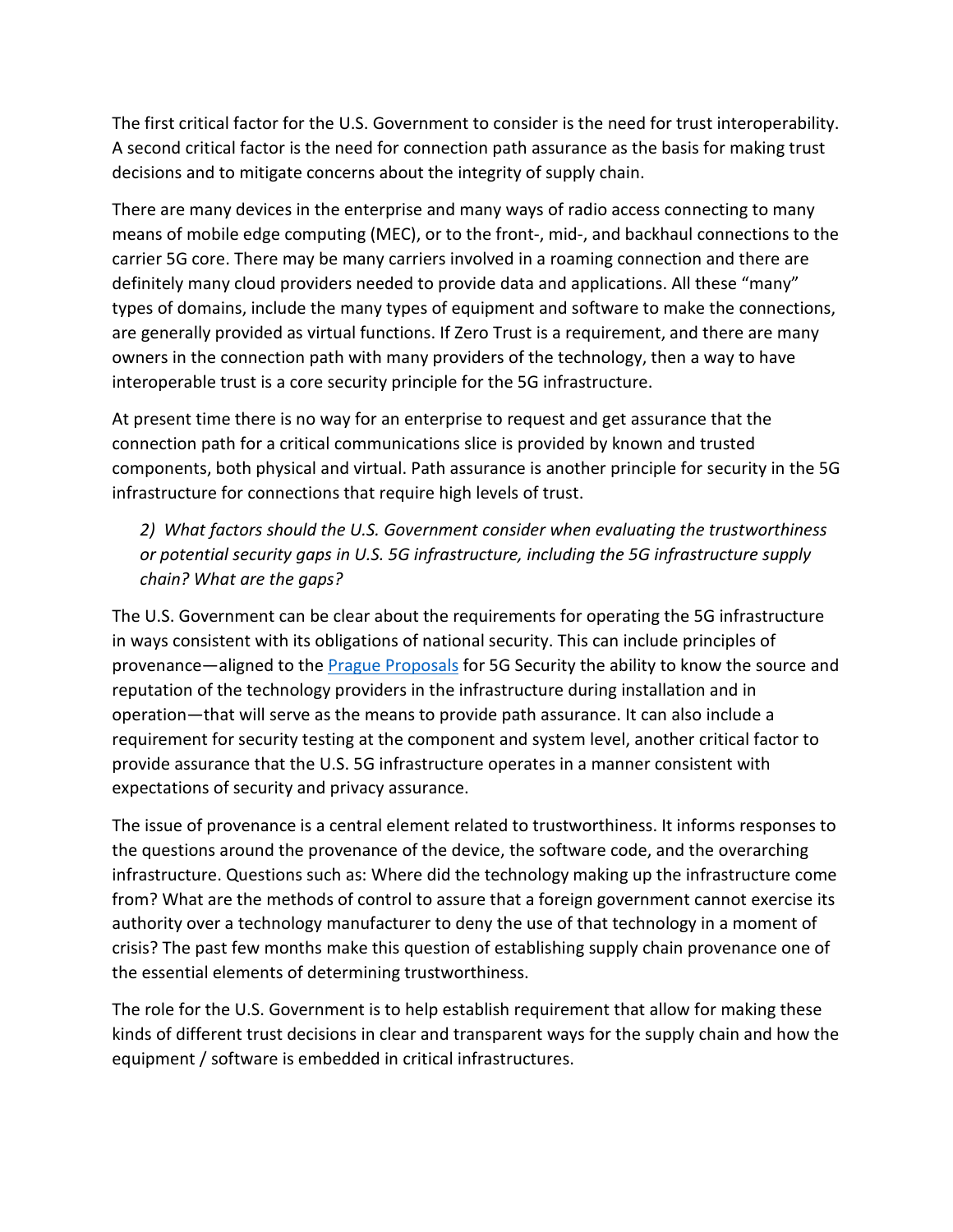*3) What constitutes a useful and verifiable security control regime? What role should security requirements play, and what mechanisms can be used to ensure these security requirements are adopted?* 

A useful security control regime is one that is based on standards. The regime must have the participation of critical stakeholders, including the major carriers, the U.S. Government, and other governments who share a commonly held set of principles to assure the most optimal path for seamless and secure communications. It also requires a driving model, which already exists with Zero Trust. Security controls are the best practices embodied in standards. These remain useful as guides but need to be understood and implemented in the context of 5G communications. An example is asset management. NIST SP 1800-5 and ISO 27001 Annex A.8 define asset management as a core component of implementing a security policy for protection. This definition makes perfect sense in an IT enterprise with a single accountable owner. In mobile, cloud-centric 5G implementations, the assets are a combination of physical devices and virtual functions that can span many different kinds of system domains owned by many different kinds of technology and service providers. In other words, there are many owners. The requirement for asset management remains valid but implementation must adapt to the 5G architecture that is highly virtualized and is a many to many operations.

There is need for a strong level of cooperation between all resource owners on the network to make sure the data flows securely and without interruption. Trust in a 5G scenario requires a neutral central broker to deliver trust interoperability and trust governance, a means to validate authentication and authorization status in real-time, and broad adoption of zero-trust principles. If strong governance cannot be established, the efficient and scalable Zero Trust Architecture will not be realized.

*4) Are there stakeholder-driven approaches that the U.S. Government should consider to promote adoption of policies, requirements, guidelines, and procurement strategies necessary to establish secure, effective, and reliable 5G infrastructure?*

There are many examples of stakeholder-driven approaches that the U.S. Government is already involved in, including the U.S. NERC/FERC relationship that can be considered. Another example is the TL9000 quality management system and the handbook used by the telecommunications industry to adhere to industry standards of quality and interoperability. There are other examples including the airline industry. The right approach is a combination of private and public sector stakeholders operating within a commonly adopted governance structure.

From these examples, we can recommend a governance framework that is based on adoption of existing security standards and principles. Standards would come from existing and respected bodies including the National Institute of Standards and Technologies (NIST), the Internet Engineering Task Force (IETF), the American National Standards Institute (ANSI) X9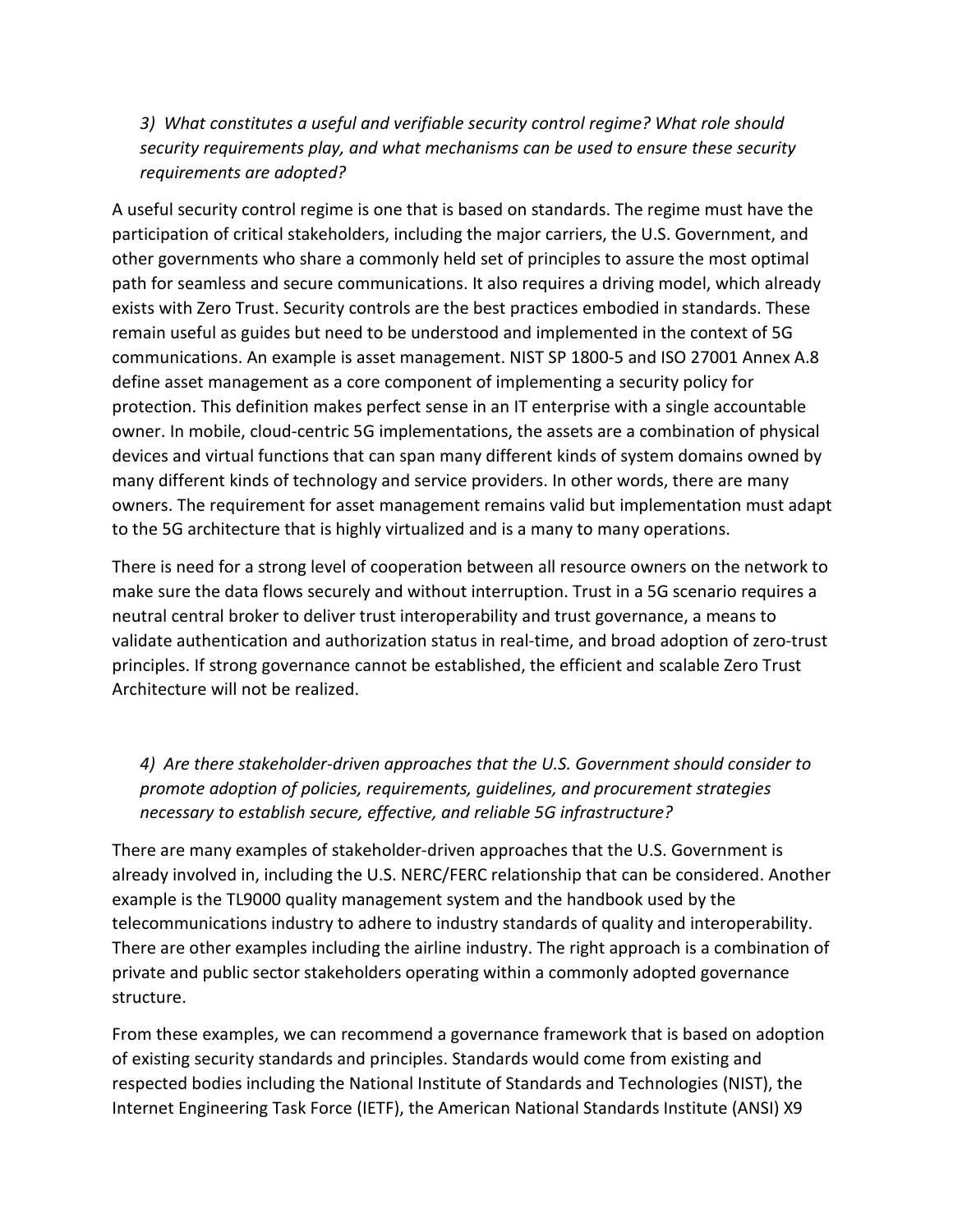cryptographic standards committees, the International Organization for Standardization (ISO) and the General Data Protection Regulation from the European Union to safeguard privacy.

Principles would include cross-domain trust interoperability in 5G end to end connections, supply chain security and provenance, as examples. Again, the Prague 5G Security Conference of May 2020 is a good place to start in adopting principles to guide the development of a framework for 5G security adopted by members who have shared values in definitions of trust and want to promote the potential of a 5G driven global economy.

*5) Is there a need for incentives to address security gaps in 5G infrastructure? If so, what types of incentives should the U.S. Government consider in addressing these gaps? Are there incentive models that have proven successful that could be applied to 5G infrastructure security?* 

There is a need for incentives as explained above in Line of Effort One. Closing the gaps will require the financial incentives of the U.S. Government acting as a major engine of R&D that will lead to adoption with the U.S. Government as an initial major buyer of the 5G technologies and services. This can incentivize the private sector to make the investments in the 5G infrastructure leading the way for adoption of those solutions in the private sector for advanced use cases in manufacturing, transportation and energy as examples. The U.S. Government can also be a major advocate for the governance model but will need to exercise a light hand as a critical stakeholder in ways that will be welcome by the international community to gain the widest possible adoption.

# Line of Effort Three: Address Risks to U.S. Economic and National Security during Development and Deployment of 5G Infrastructure Worldwide.

SecureG has no comment to offer on the economic risks associated with a 5G infrastructure

*1) What opportunities does the deployment of 5G networks worldwide create for U.S. companies?* 

*2) How can the U.S. Government best address the economic and national security risks presented by the use of 5G worldwide?*

*3) How should the U.S. Government best promote 5G vendor diversity and foster market competition?* 

*4) What incentives and other policy options may best close or narrow any security gaps and ensure the economic viability of the United States domestic industrial base, including*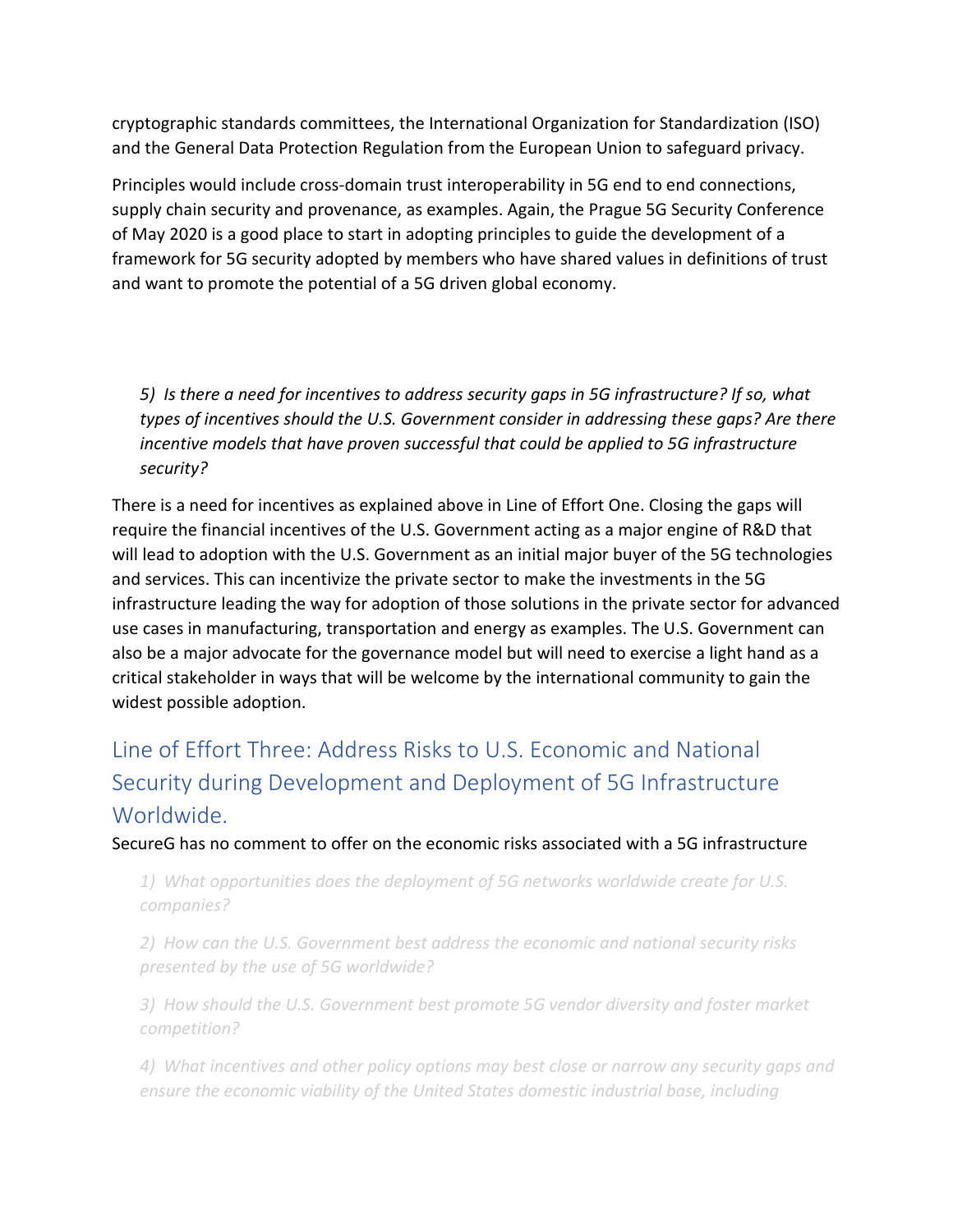*research and development in critical technologies and workforce development in 5G and beyond?* 

# Line of Effort Four: Promote Responsible Global Development and Deployment of 5G.

*1) How can the U.S. Government best lead the responsible international development and deployment of 5G technology and promote the availability of secure and reliable equipment and services in the market?* 

Interoperability is a fundamental requirement for 5G. With the ideas proposed to the earlier questions there is an opportunity to lead in this vital area. 5G infrastructure is only in its early stages of deployment and it remains uncertain how a framework for operating interoperable trust between countries will work implementing the 3GPP R15 security protocols. There is a chance to lead. We can leverage the body of experience from other areas such as the Domain Name Service (DNS) and the Resource Public Key Infrastructure (RPKI) where the U.S. played a key role to propose a 5G (and future 6G+) PKI global CA bridge operating as the trusted third party.

Examples exist historically in the interoperation among different military coalition members cooperating in a theater of operation. In these cases, there was a lead nation to supply the communication equipment that all would use. The Zero Trust Architecture allows international cooperation and coordination. In this example, each nation uses their own equipment, but only to certain levels of trust based upon the equipment used. This 'bring-your-owncommunications' is highly desirable to all nations because it allows them to make their own choices based on their own requirements. Further, the Zero Trust Architecture with provenance features allows the information to be shared with only the authorized parties, and only if it is adequately protected as defined by the originating nation's policy.

It requires a participatory form of governance as with the example of the internet domain name security. It works serving as a fundamental requirement for living in a modern society that requires global connections.

The goal is a national infrastructure that is interoperable with the global mobile communications infrastructure where security is part of the standard, but its application can be contextual. Not everything requires the highest levels of security. Context is an important element of security so users of 5G can make the appropriate trust decisions.

*2) How can the U.S. Government best encourage and support U.S. private sector participation in standards development for 5G technologies?* 

U.S. private sector participation in global standards development including 5G technologies has been plagued by being underinvested and failing to have a unified strategy to the nation's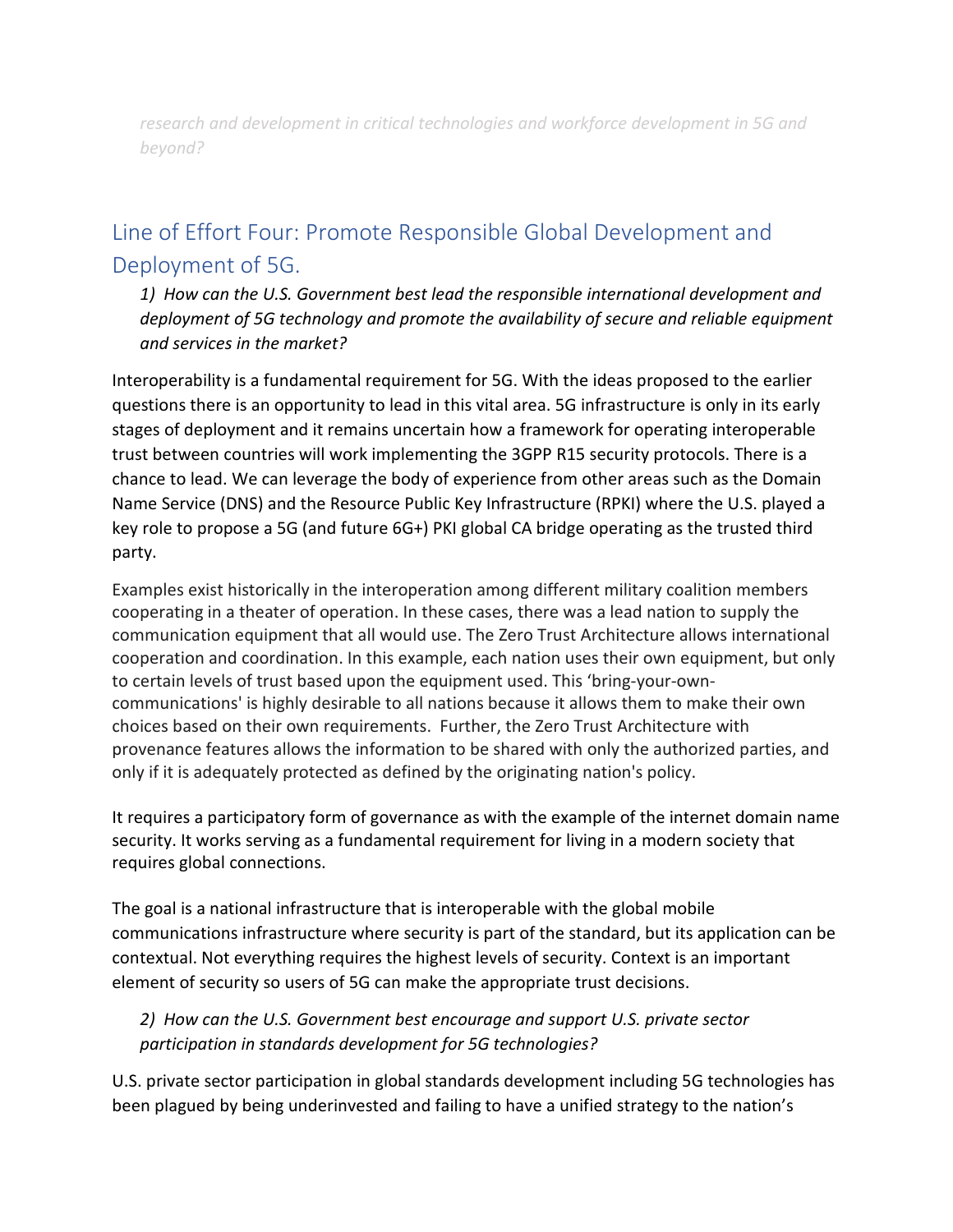security in the telecommunications critical infrastructure. Funding has been a key problem. U.S. companies don't take a long-game approach to supporting its representatives in standards committees and treat their experts as the most dispensable when the company runs into hard times. Where the U.S. Government can help is by taking a strategic approach to the communications sector as a key element of its economic security. This means funding companies to find its best experts and taking a long-term commitment to their participation. Contract vehicles such as Small Business Innovation Programs can be part of the answer even extending this form of contract to the larger businesses to hire and keep the standards experts.

#### *3) What tools or approaches could be used to mitigate risk from other countries' 5G infrastructure? How should the U.S. Government measure success in this activity?*

The principle of provenance is one way, as explained in previous questions. This kind of information available to the buyer of the 5G network slice (as an example) can be used in the contract agreement. The agreement would make binding that a high trust (high assurance plus high availability) connection path will require path assurance that the connection technology is on an approved list appropriate for the level of trust.

Also, not everything can be decided in advance and the technical details require governance processes in support of governance policies so that the member participants can have a say in the deliberations. Trust is not binary, and the details of the selected technology, how employed, connected and how the technology is updated matter in making trust determinations. A measure of success within North America is the degree of participation within the governance group described above. It is worth noting that participation in governance is about the operational mechanisms to ensure interoperability; this is a separate, and necessary aspect of governance that is not done by the standards organizations. Governance should follow the standards, so the same mechanisms mean the same thing across the North American or allied implementations.

*4) Are there market or other incentives the U.S. Government should promote or foster to encourage international cooperation around secure and trusted 5G infrastructure deployment?* 

Governance must allow participation from stakeholders around the world. By allowing their participation, we will move much more strongly into a globally interoperable 5G network.

*5) Both the Department of Commerce and the Federal Communications Commission (FCC) have rulemakings underway to address the security of the telecommunications. Are there other models that identify and manage risks that might be valuable to consider?*

The multi-stakeholder model as described in previous questions is what will create the necessary trust interoperability implementing the 3GPP security requirements. The U.S. Government can consider forming a 5G Security Alliance for security interoperability across industry sectors with specialized groups within Sectors to work on specific forms of